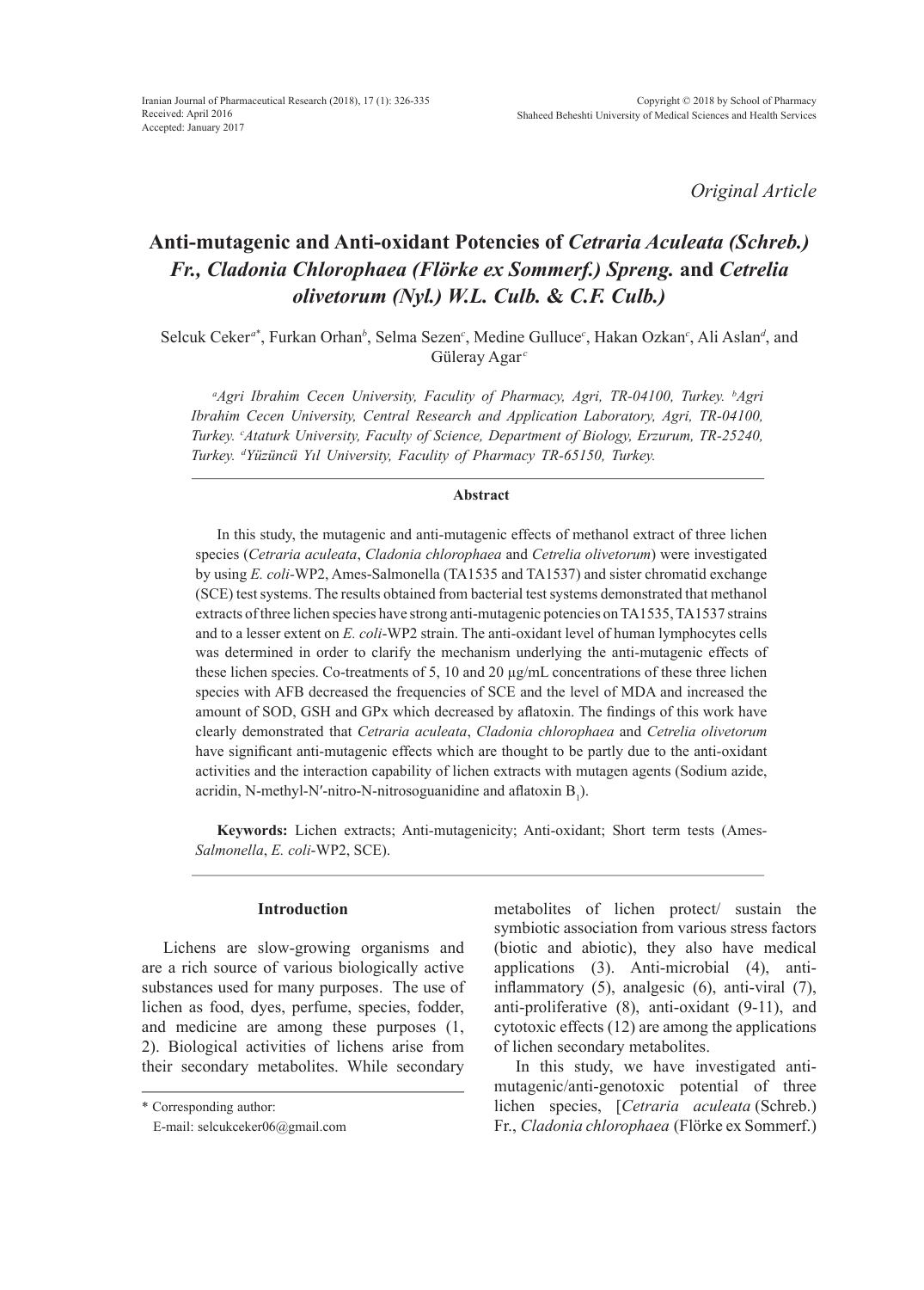Spreng. and *Cetrelia olivetorum* (Nyl.) W.L. Culb. & C.F. Culb.)]. According to the available literature, *Cetraria aculeata* (CA) contains protolichesterinic and lichesterinic acid (13-15), *Cladonia chlorophaea* (CC) contains fumarprotocetraric, homosekikaic, imbricaric and protolichesterinic acid (16) and *Cetrelia olivetorum* (CO) contains atranorin, chloroatranorin, and olivetoric acid as major contents (16)*.* To the best of our knowledge there is no study about CC and CO lichen species. On the other hand, there are several studies reporting a wide range activity of secondary metabolites of these lichen species. In this respect, Celenza *et al.* (17) reported anti-bacterial activity of fumarprotocetraric acid form a Chilean lichen species. Similarly, Tigre *et al.* (18) reported allelopathic and bioherbicidal potential of fumarprotocetraric acid. Luo *et al.* (19) indicated that homosekikaic containing an edible lichen species has antioxidant and free radical scavenging activities. In a more recent study, anti-microbial and antioxidant properties of homosekikaic have been demonstrated (20). Oettl *et al.* (21) isolate two depsides (imbricaric and perlatolic acid) from a lichen species (*Cetrelia monachorum*) and demonstrated that these depsides have multitargeting anti-inflammatory effects. The studies of lichen secondary metabolites have been performed either with content isolated from lichens or with commercial forms. For example, Backorova *et al.* (22) have purchased four lichen secondary metabolites (atranorin, usnic acid, parietin and gyrophoric acid) and demonstrated that usnic acid and atranorin were more effective than other compounds investigated. In a study performed with three different cancer cell lines, Kristmundsdottir *et al.* (23) reported that (+) -usnic acid has positive effects on all cell lines tested. Valencia-Islas *et al*. (24) reported that boninic acid, 2-O-methylsekikaic acid, salazinic acid, chloroatranorin, atranorin, and (+) -usnic acid have anti-oxidant activity and anti-radical potential. In another study performed with protolichesterinic acid it has been demonstrated that this compound reduce the growth of two

Taking the knowledge of the literature and the results of this study into account, it seems that the

different prostate cancer lines (25).

investigated lichen species have significant antioxidant and anti-mutagen properties. In light of the fact that the investigated lichen species did not show any genotoxic properties on the Ames-*Salmonella* and human lymphocytes cells, they can be considered as genotoxically safe at all tested concentrations and can be used as promising agents in order to ameliorated toxicity of sodium azide, acridin, N-methyl-N′-nitro-Nnitrosoguanidine, and aflatoxin  $B_1$ .

#### **Experimental**

#### *Plant material*

Lichen samples of CA, CC and CO were collected from Giresun province of Turkey in 2010. The samples were identified by Associate Prof. Dr. Ali ASLAN, using various flora books and papers (26-28). Vouchers were stored in the herbarium of Kazım Karabekir Education Faculty, Ataturk University (the herbarium number of CA: ATA-KKEF-1865, CC: ATA-KKEF-1866 and CO: ATA-KKEF-1876).

## *Preparation of methanol extracts*

Air-dried and powdered lichens (20 g) were extracted with 200 mL of methanol using the Soxhlet extractor (Isopad, Heidelberg, Germany) for 48 h at a temperature not exceeding the boiling point of the solvent (29). The extract was filtered using Whatman fitler paper (no.1) and then concentrated in vacuum at 40 °C using a rotary evaporator (Buchi Labortechnic AG, Flawil, Switzerland) yielding a waxy material.

#### *Cytogenetic analysis of sister chromatid exchange (SCE)*

For the cytogenetic analysis of SCE peripheral blood lymphocytes were taken from four nonsmoking healthy donors between the ages of 22 and 25. Lymphocyte cultures were set up by adding 0.5 mL of heparinized whole blood to RPMI-1640 chromosome medium supplemented with 15% heat-inactivated fetal calf serum, 100 IU/mL streptomycin, 100 IU/mL penicillin and 2% L-glutamine. Lymphocytes were stimulated to divide by 2% phytohemagglutinin. Aflatoxin  $B_1$  (AFB; 5  $\mu$ M) and methanol extract of each lichen species (CA, CC and CO) at concentrations of 5, 10 and 20 µg/mL were added to the cultures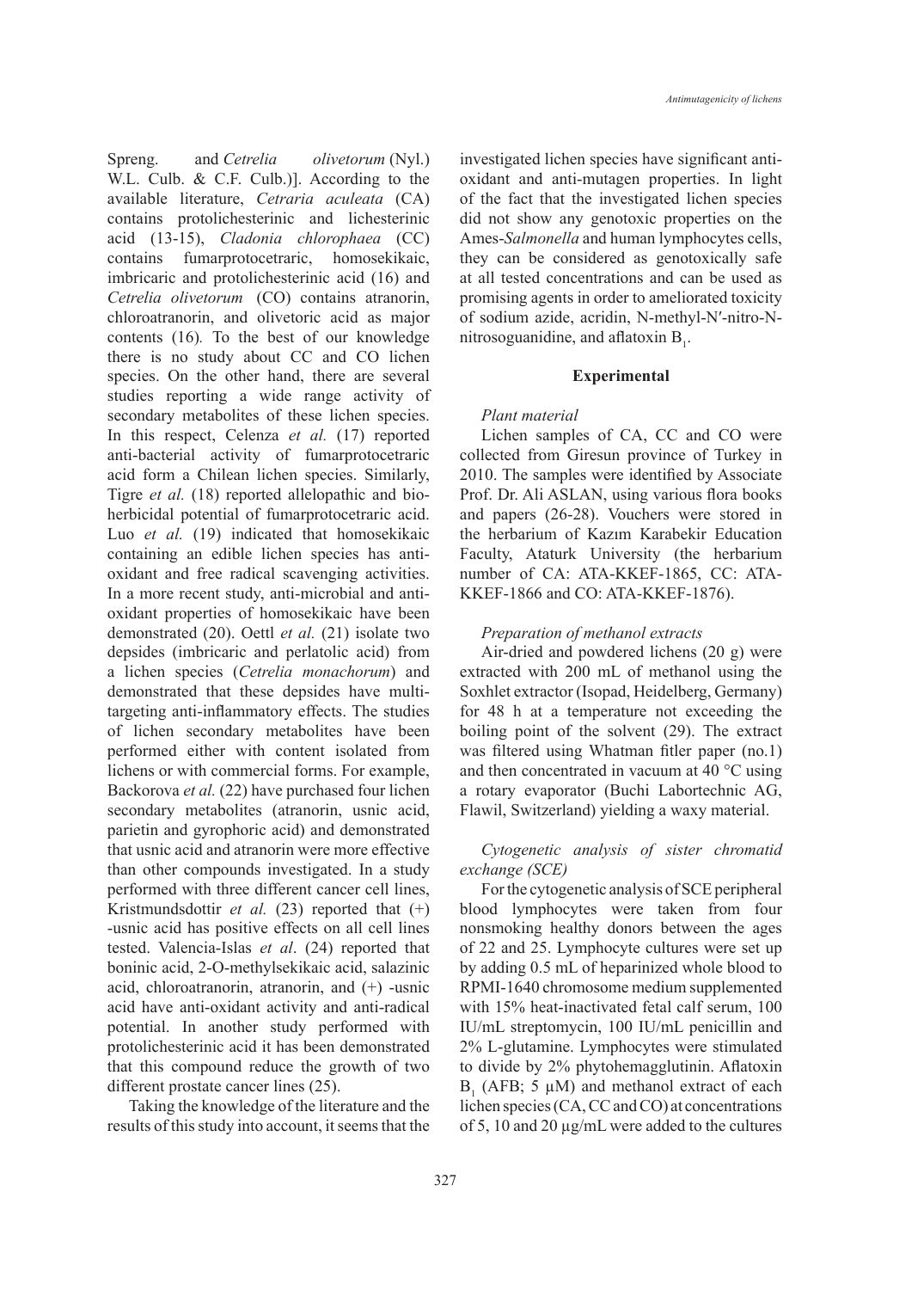just before incubation.

For sister chromatid exchange (SCE) demonstration, the cultures were incubated at 37 °C for 72 h and 5-bromo 2-deoxyuridine at 8 µg/ mL was added at the initiation of cultures. All cultures were maintained in darkness. Afterward, 3 µg/mL of colcemide was added 90 min before harvesting to arrest the cells at metaphase. The cultures were centrifuged at 1200 rpm for 10 min. The supernatants were used for enzyme analysis. Cells were harvested and treated for 25 min at 37 °C with hypotonic solution (0.075 M KCl) and centrifuged for 10 min at 1200 rpm then fixed in a 1:3 mixture of acetic acid/methanol (vol/vol). The treatment with fixative was repeated three times. Then, the cells were spread on glass slides and air-dried in dark for 1 week. The staining of air dried slides was performed following the modified fluorescence plus 5% Giemsa method for SCE (30). The slides was irradiated with 30 W, 254 nm UV lamp at 15 cm distance in Sorensen buffer for 30 min, then incubated with 19 SSC (standard saline citrate) at 65 °C for 15 min and stained with 5% Giemsa prepared with Sorensen buffer. Thereafter, the slides were airdried in dark for 1 week. In order to score SCE, 20 satisfactory metaphases were analyzed. For each treatment condition, well-spread second division metaphases containing 42–46 chromosomes in each cell were scored, and the values obtained were calculated as SCEs per cell.

# *Bacterial genotoxicity assays Bacterial strains*

*Salmonella typhimurium* TA1535 (ATCC® Number: 29629), *S. typhimurium* TA1537 (ATCC® Number: 29630) strains were provided by The American Type Culture Collection – Bacteria Department of Georgetown University, Washington, USA, and *E. coli* WP2uvrA (ATCC® Number: 49979) strain was provided by LGC standards Middlesex, UK. All strains were stored at -80 ºC. Working cultures were prepared by inoculating nutrient broth with the frozen cultures, followed by an overnight incubation at 37 ºC with gentle agitation (31).

*Viability assays and determination of test concentrations*

Toxic levels of the test materials towards

*S. typhimurium* TA1535, 1537 and *E. coli* WP2uvrA strains were determined as described in detail elsewhere (32). These tests confirmed that there was normal growth of the background lawn, spontaneous colony numbers within the regular range, and no significant reduction in cell survival. Thus, for the concentrations and conditions reported here, no toxicity or other adverse effects were observed.

#### *Ames-Salmonella and WP2 test systems*

The bacterial mutagenicity and antimutagenicity assays were performed as described before (33). The known mutagens  $\text{NaN}_3$  (in distilled water -1 µg/plate) for *S. typhimurium*  TA1535 and 9-AA (in methanol -10 µg/plate) for *S. typhimurium* TA1537 were used as positive controls and 10% DMSO was used as negative control in these studies. In the mutagenicity test performed with TA1535 and TA1537 strains of *S. typhimurium*, 100 µL of the overnight bacterial culture, 50 µL test compounds at different concentrations (20, 40, 60, 80 and 100  $\mu$ g//plate in 10% DMSO) and 500 µL phosphate buffer were added to 2 mL of the top agar containing 0.5 mM histidine/biotin. The mixture was poured onto minimal glucose plates. Histidineindependent revertant colonies and viable cells were scored on plates after incubation at 37 °C for 48 or 72 h. In the anti-mutagenicity test performed with the same strains, 100 µL of the overnight bacterial culture, 50 µL mutagen, 50 µL test compounds at different concentrations (20, 40, 60, 80 and 100 µg/ /plate in 10% DMSO) and 500 µL phosphate buffer were added to 2 mL of the top agar containing 0.5 mM histidine/biotin. The mixture was poured onto minimal glucose plates. Histidine independent revertant colonies and viable cells were scored on plates after incubation at 37 °C for 48 or 72 h. The procedures of mutagenicity and antimutagenicity assays, which are mentioned for the Salmonella assay, are all applicable to the *E. coli*-WP2 reverse mutation assay. The only procedural difference is the addition of limited tryptophan (0.05 mM) instead of histidine to the top agar (34). The plate incorporation method was used to assess the results of mutagenicity and anti-mutagenicity assays (33, 34). For the mutagenicity assays, the mutagenic index was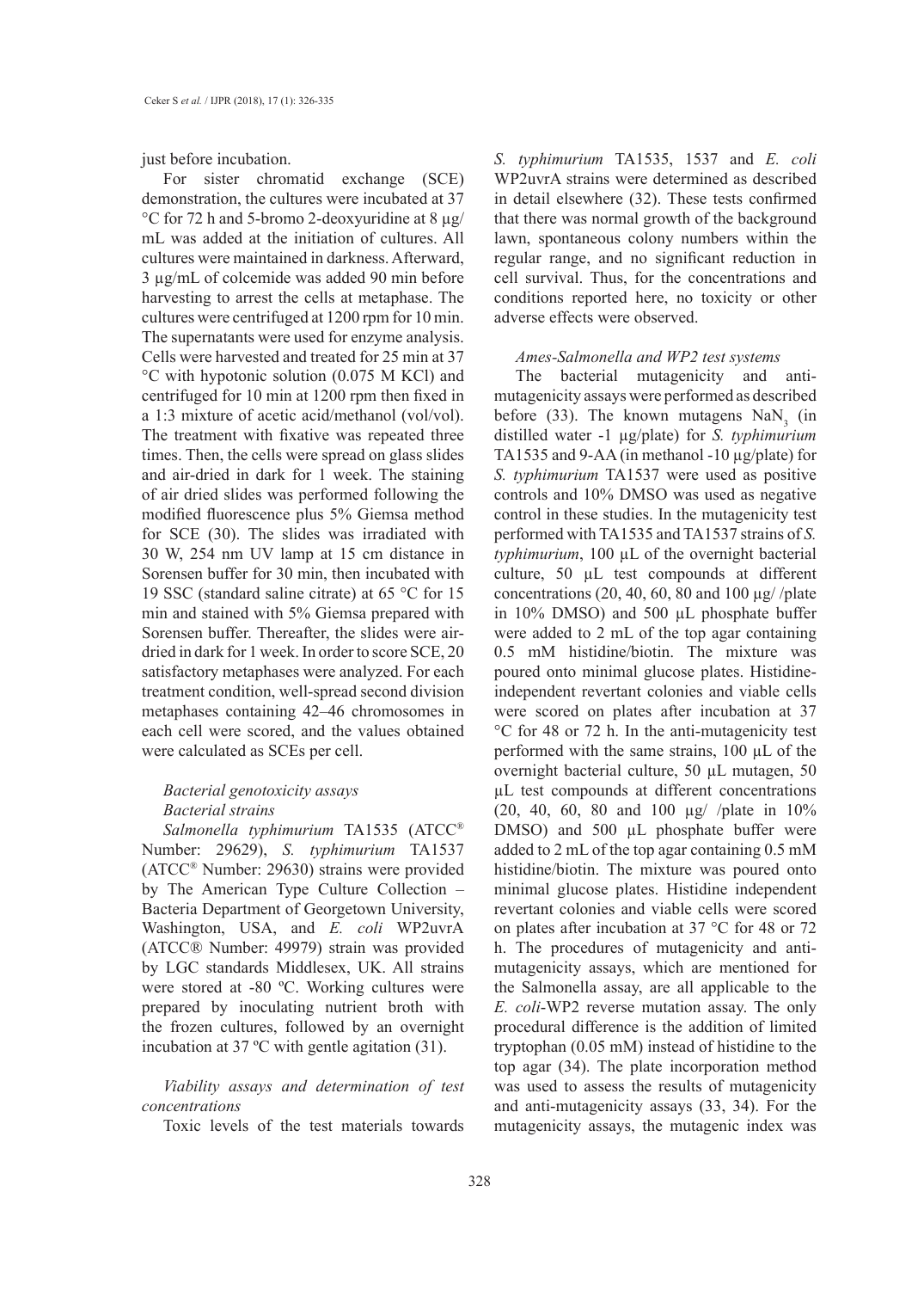calculated for each concentration, which is the average number of revertants per plate divided by the average number of revertants per plate with the negative (solvent) control. A sample was considered as mutagenic when a dose-response relationship and a two fold increase in the number of revertants with at least one concentration were observed (35). For the anti-mutagenicity assays, the inhibition rate  $(\%)$  of mutagenicity was calculated by using the following equation (M: number of revertants/plate induced by mutagen alone, S0: number of spontaneous revertants, S1: number of revertants/plate induced by the extract plus the mutagen). %Inhibition =  $1-[M-$ S1) / (M-S0)] ×100 25–40% inhibition was defined as moderate anti-mutagenicity; 40% or more inhibition as strong anti-mutagenicity; and 25% inhibition as no anti-mutagenicity (36).

#### *Biochemical analysis*

#### *Superoxide dismutase (SOD) assay*

Cu-Zn-SOD activity of the whole blood cell culture supernatant was evaluated by the method of Sun and others (37). In the assay, 2.45 mL of assay reagent [0.3 mM xanthine, 0.6 mM Na2 EDTA, 0.15 mM nitroblue tetrazolium (NBT), 0.4 M  $\text{Na}_2\text{CO}_3$ , and 1 g/L bovine serum albumin] was combined with equal amount of protein from each experimental group (38) and 50 µL xanthine oxidase was added to initiate the reaction. The reduction of NBT by superoxide anion radicals was determined by measuring the absorbance at 560 nm. Cu, Zn-SOD activity was expressed in units of SOD per mg protein, where 1 U was determined as the amount of enzyme causing half-maximal inhibition of NBT reduction.

#### *Glutathion (GSH) assay*

GSH levels in the whole blood cell culture supernatant were assessed according to the method described by Anderson *et al.* (39). In a 3 mL cuvette, 750 µL of 10 mM 5-5'-dithio-bis-2-nitrobenzoic acid (DTNB) solution (100 mM  $KH_{2}PO_{4}$  plus 5 mM Na<sub>2</sub>EDTA, pH 7.5 and GSH-RD, 625 U/L) was combined with equal amount of protein from each experimental group (40). To each sample 150 µL of 1.47 mM ß-NADPH was added after a 3 min incubation period at room temperature. The mixture was rapidly mixed by inversion and the rate of 5-thio-2-nitrobenzoic acid formation was measured photometrically for 2 min at 412 nm. The reference cuvette contained equal concentrations of DTNB and NADPH but no sample. Values were presented as umol per gram protein.

#### *Glutathione peroxidase (GPx) assay*

GPx activity of the whole blood cell culture supernatant was measured by the method described by Paglia and Valentine (40). In the assay, 100 µL of 8 mM NADPH, 100 µL of 150 mM reduced GSH, 20 µL of glutathione reductase (30 units/mL),  $20 \mu L$  of 0.12 M sodium azide solution and 2.65 mL of 50 mM potassium phosphate buffer (pH 7.0, 5 mM EDTA) was combined with equal amount of protein from each experimental group (38). The samples were incubated for 30 min at 37 °C.

The reaction was initiated by the addition of 100  $\mu$ L of 2 mM  $H_2O_2$  solution and the conversion of NADPH to NADP was measured photometrically for 5 min at 340 nm. The enzyme activity was expressed as units per g protein using an extinction coefficient of 6.22  $\times$ 10-6 for NADPH at 340 nm.

#### *Malanoaldehyde (MDA) assay*

MDA levels in the whole blood cell culture supernatant were determined spectrophotometrically according to the method described by Ohkawa *et al.* (41). A mixture of 8.1% sodium dodecyl sulphate, 20% acetic acid and 0.9% thiobarbituric acid was combined with equal amount of protein from each experimental group (38). Distilled water was added to the mixture to make the total volume 4mL. This mixture was incubated at 95 °C for 1 h. After incubation, the samples were left to cool under cold water, 1 mL distilled water and 5 mL n-butanol/pyridine (15:1, v/v) were added to the solution and mixed thoroughly. The samples were centrifuged at 4000 rpm for 10 min. The supernatants were separated and measured at 532 nm.

The level of MDA was calculated from a standard graph made by using different concentrations (1-10 nmol) of 1, 1, 3, 3-tetramethoxypropane and was expressed as µmol of formed MDA mL of serum.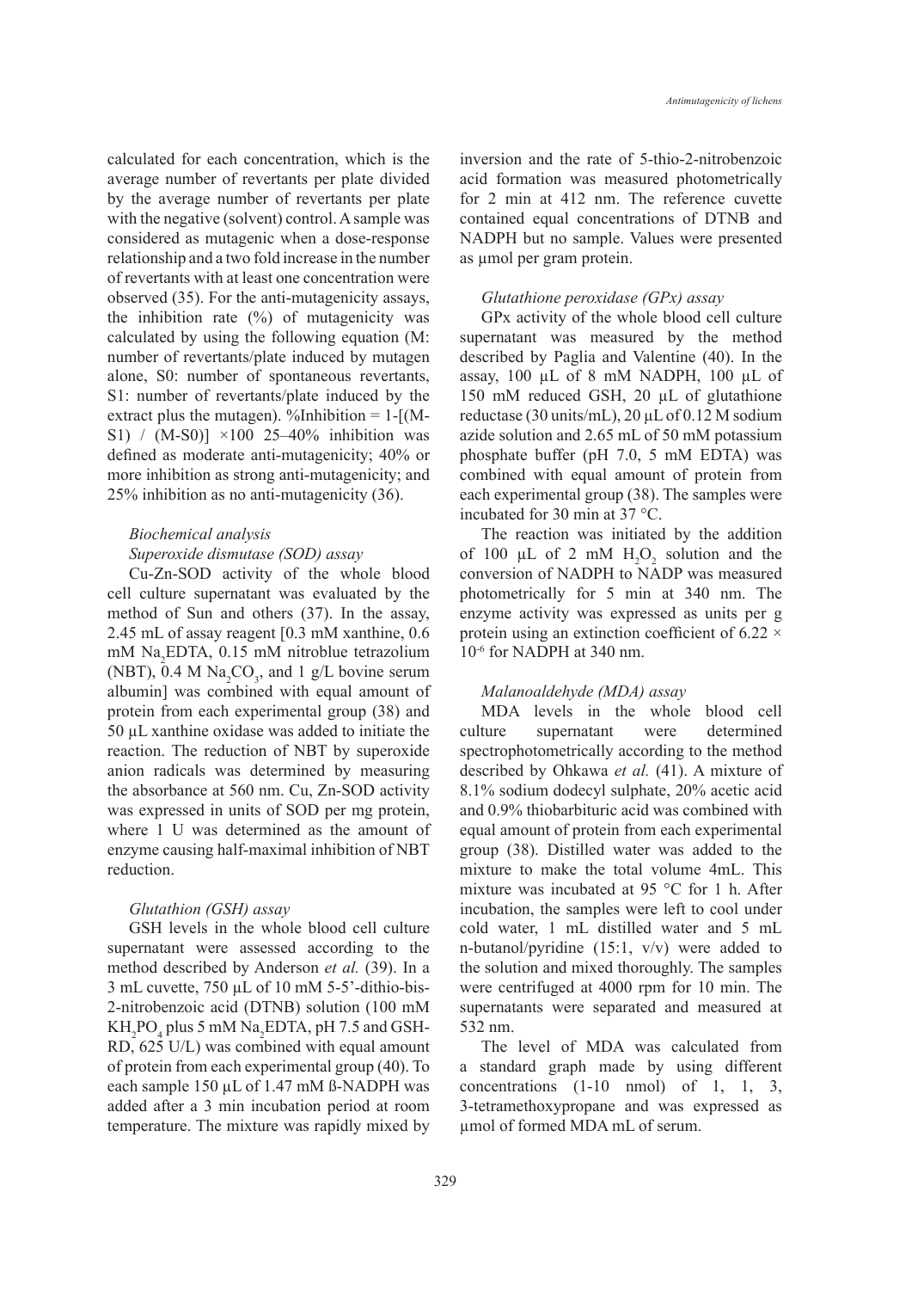|                                     | Concentration<br>$(\mu g$ /plate)     | <b>Number of revertants</b> |          |                       |                          |                       |             |  |
|-------------------------------------|---------------------------------------|-----------------------------|----------|-----------------------|--------------------------|-----------------------|-------------|--|
| <b>Test Items</b>                   |                                       | E. coli WP2uvrA             |          | S. typhimurium TA1535 |                          | S. typhimurium TA1537 |             |  |
|                                     |                                       | $Mean \pm S.E.$             | Inhib. % | $Mean \pm S.E.$       | Inhib. %                 | Mean $\pm$ S.E.       | Inhib. $\%$ |  |
| Mutagen agent<br>(positive control) | $MNNG(1),$ NaN3 $(1)$<br>$9 - AA(40)$ | $285.500 \pm 07.15$         |          | $548.00 \pm 12.260$   |                          | $311.00 \pm 07.16$ ö  |             |  |
| $DMSO^{**}$<br>$(\mu L$ /plate)     | 100                                   | $28.00 \pm 01.23$           |          | $12.50 \pm 01.00$     |                          | $11.00 \pm 01.20$     |             |  |
|                                     | $\overline{2}$                        | $258.50 \pm 04.50$          | ÷,       | $361.50 \pm 08.45$    | 34.03                    | $292.00 \pm 03.40$    |             |  |
|                                     | 4                                     | $259.50 \pm 03.78$          | L,       | $376.50 \pm 07.29$    | 31.38                    | $229.00 \pm 05.27$    | 26.36       |  |
| <b>CA</b>                           | 6                                     | $241.00 \pm 04.08$          | L,       | $387.50 \pm 10.13$    | 29.28                    | $220.00 \pm 04.50$    | 29.26       |  |
|                                     | 8                                     | $219.50 \pm 05.60$          |          | $408.50 \pm 08.10$    | 25.45                    | $214.00 \pm 05.63$    | 31.18       |  |
|                                     | 10                                    | $261.00 \pm 02.23$          | L,       | $431.00 \pm 06.82$    | 21.35                    | $184.00 \pm 04.30$    | 40.83       |  |
| Mutagen agent<br>(positive control) |                                       | $561.00 \pm 01.47$          |          | $548.00 \pm 01.36$    |                          | $347.00 \pm 00.85$    |             |  |
| $DMSO^{**}$<br>$(\mu L$ /plate)     | 100                                   | $23.00 \pm 02.04$           |          | $12.50 \pm 01.14$     |                          | $11.00 \pm 01.26$     |             |  |
| CC                                  | $\overline{2}$                        | $350.00 \pm 02.70$          | 37.61    | $371.00 \pm 08.40$    | 32.29                    | $251.00 \pm 05.48$    | 27.66       |  |
|                                     | 4                                     | $362.50 \pm 05.00$          | 35.38    | $397.50 \pm 05.45$    | 27.46                    | $243.50 \pm 04.27$    | 29.82       |  |
|                                     | 6                                     | $396.50 \pm 04.10$          | 29.32    | $331.00 \pm 10.00$    | 39.59                    | $203.50 \pm 05.16$    | 41.35       |  |
|                                     | 8                                     | $334.00 \pm 03.06$          | 40.46    | $408.50 \pm 04.22$    | 25.45                    | $198.00 \pm 03.34$    | 42.93       |  |
|                                     | 10                                    | $372.00 \pm 03.88$          | 33.68    | $441.00 \pm 06.45$    | $\overline{\phantom{a}}$ | $203.50 \pm 05.30$    | 41.35       |  |
| Mutagen agent<br>(positive control) |                                       | $458.00 \pm 04.00$          |          | $487.00 \pm 01.75$    |                          | 347.00 ± 00.74        |             |  |
| $DMSO^{**}$<br>$(\mu L$ /plate)     | 100                                   | $33.00 \pm 03.17$           |          | $12.50 \pm 01.06$     |                          | $11.00 \pm 01.23$     |             |  |
| CO                                  | $\overline{c}$                        | $355.50 \pm 02.50$          | 22.37    | $319.00 \pm 07.18$    | 34.49                    | $212.00 \pm 04.40$    | 38.91       |  |
|                                     | 4                                     | $368.00 \pm 02.18$          |          | $302.50 \pm 10.00$    | 37.88                    | $255.00 \pm 02.51$    | 26.51       |  |
|                                     | 6                                     | $389.50 \pm 05.42$          | ÷,       | $341.50 \pm 08.20$    | 29.87                    | $253.00 \pm 02.57$    | 27.08       |  |
|                                     | 8                                     | $386.50 \pm 06.00$          |          | $389.00 \pm 04.50$    | 20.12                    | $188.00 \pm 01.90$    | 45.82       |  |
|                                     | 10                                    | $376.50 \pm 02.60$          | L.       | $353.50 \pm 06.27$    | 27.41                    | $163.50 \pm 04.35$    | 52.88       |  |

**Table 1.** Anti-mutagenicity assay results of the methanol extract of CA, CC and CO for *S. tyhimurium* TA1535, TA1537 and *E. coli*  WP2*uvrA* bacterial tester strains.

\* *P* <0,05, \*\* MNNG, NaN3 and 9-AA were used as positive controls for *E. coli* WP2*uvrA*, S*. typhimurium* TA1535 and TA1537 strains, respectively. 10% DMSO (dimethylsulfoxide) was used as negative control. CA: *Cetraria aculeata,* CC:*Cladonia chlorophaea* and CO: *Cetrelia olivetorum. S.E:Standard error.*

#### *Statistical analysis*

Statistical significances of the SCE frequencies were determined using a one-way ANOVA analysis followed by a high range statistical domain using Turkey's test. A level of probability of  $p \le 0.05$  was taken as indicating statistical significance. Results were expressed as mean  $\pm$  S.E. All experiments were performed in three replicates and data was compared for reproducibility.

#### **Results**

According to the data obtained from the Ames-

*Salmonella* TA1535 strain, any concentrations of three lichen extracts tested have no mutagenic property. On the other hand, the extracts of CA and CO lichen species showed anti-mutagenic activity at all concentrations, and the extract of CC showed anti-mutagenic activity at four concentrations tested. Similarly, these three lichen extracts have significant anti-mutagenic properties on Ames-*Salmonella* TA1537 strain. Depending on the increasing concentrations of lichen extracts, the anti-mutagenicity of lichen extracts was reduced in the TA1535 strain while it was increased in the TA1537 strain (Table 1). Interestingly, the results obtained from *E. coli*-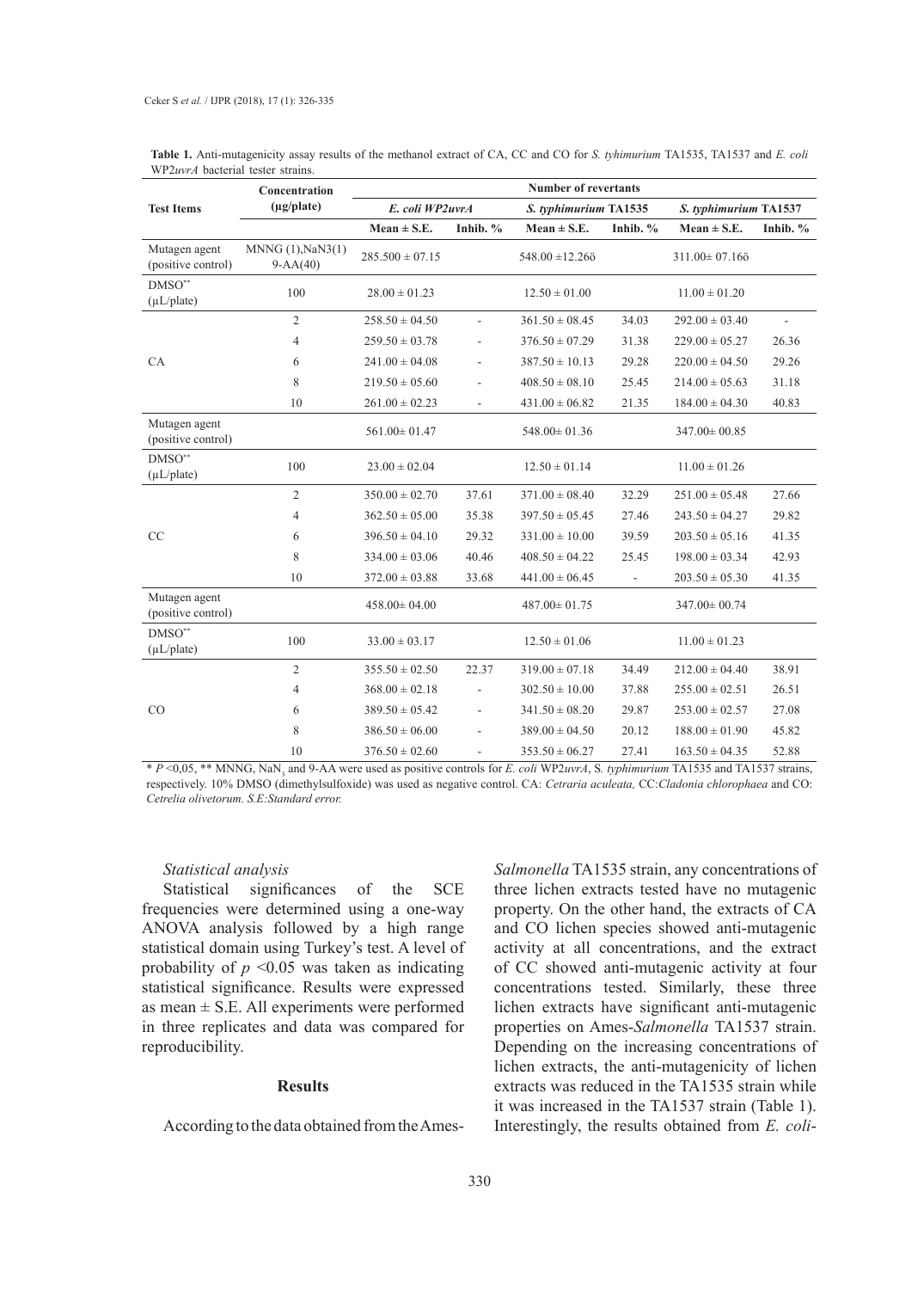|                   | Concentrations          | Metaphase | <b>Range of SCEs</b> | <b>SCEs/Cell</b> | $SCE/Cell \pm S.E$            |
|-------------------|-------------------------|-----------|----------------------|------------------|-------------------------------|
| <b>Test Items</b> |                         |           |                      |                  |                               |
| Control           |                         | 80        | $2 - 8$              | 421              | $6.91 \pm 0.82$ <sup>a</sup>  |
| <b>AFB</b>        | $5 \mu M$               | 80        | $6 - 14$             | 476              | $9.60 \pm 0.21$ <sup>e</sup>  |
| CA                | $10 \mu g/mL$           | 80        | $3-9$                | 406              | $6.96 \pm 0.13$ <sup>a</sup>  |
| $AFB + CA$        | $5 \mu M + 5 \mu g/mL$  | 80        | $5-9$                | 508              | $8.40 \pm 0.10$ <sup>cd</sup> |
| $AFB + CA$        | $5 \mu M + 10 \mu g/mL$ | 80        | $3 - 10$             | 471              | $7.93 \pm 0.32$ <sup>bc</sup> |
| $AFB + CA$        | $5 \mu M + 20 \mu g/mL$ | 80        | $4 - 10$             | 446              | $7.43 \pm 0.17^b$             |
| Control           |                         | 80        | $4 - 7$              | 382              | $6.36 \pm 0.78$ <sup>a</sup>  |
| <b>AFB</b>        | $5 \mu M$               | 80        | $3 - 13$             | 546              | $9.10 \pm 0.14$ <sup>e</sup>  |
| CC                | $10 \mu g/mL$           | 80        | $4-9$                | 412              | $6.86 \pm 0.12$ <sup>ab</sup> |
| $AFB + CC$        | $5 \mu M + 5 \mu g/mL$  | 80        | $3 - 11$             | 491              | $8.18 \pm 0.21$ <sup>d</sup>  |
| $AFB + CC$        | $5 \mu M + 10 \mu g/mL$ | 80        | $4 - 10$             | 460              | $7.63 \pm 0.19$ <sup>c</sup>  |
| $AFB + CC$        | $5 \mu M + 20 \mu g/mL$ | 80        | $5 - 10$             | 448              | $7.46 \pm 0.22$ <sup>bc</sup> |
| Control           |                         | 80        | $2 - 7$              | 332              | $5.53 \pm 0.67$ <sup>a</sup>  |
| <b>AFB</b>        | $5 \mu M$               | 80        | $4 - 12$             | 536              | $8.93 \pm 0.41$ <sup>e</sup>  |
| CO                | $10 \mu g/mL$           | 80        | $3-9$                | 346              | $6.10 \pm 0.09^{\rm a}$       |
| $AFB + CO$        | $5 \mu M + 5 \mu g/mL$  | 80        | $4 - 10$             | 440              | $7.41 \pm 0.33$ <sup>cd</sup> |
| $AFB + CO$        | $5 \mu M + 10 \mu g/mL$ | 80        | $3 - 11$             | 400              | $6.66 \pm 0.27$ <sup>b</sup>  |
| $AFB + CO$        | $5 \mu M + 20 \mu g/mL$ | 80        | $4-9$                | 394              | $6.63 \pm 0.16^b$             |

**Table 2.** SCE frequency in human blood lymphocytes treated with AFB and CA, CC and CO.

Aflatoxin  $B_1$  (AFB) was used as positive controls for human blood cells. Dimethyl sulfoxide (DMSO) was used as negative control. Values of each case SCE not sharing a common letter superscript (a, b, c, d, e) are significantly different compared to negative control of each group (*P* <0.05). CA: *Cetraria aculeata,* CC:*Cladonia chlorophaea* and CO: *Cetrelia olivetorum. S.E:Standard error.*

WP2 test system showed that the extract of CA has no anti-mutagenicity and the other two lichen extracts (CC and CO) have anti-mutagenic potential. All results were shown in Table 1.

The other short term test performed in this study was SCE. Three lichen extracts reduced the number of SCEs and that reduction was found to be statistically significant ( $P \le 0.05$ ). The results of SCEs were shown in Table 2.

The final analysis of these three lichen extracts was performed with human lymphocytes cells (the anti-oxidant level of human lymphocytes) in order to clarify the mechanism underlying the anti-mutagenic and anti-genotoxic potential of these lichen species. For this aim, the activities of SOD, GSH, GPx and MDA anti-oxidants of the control and experimental groups were determined. According to the data obtained

from human lymphocytes, a decrease in the activities of SOD, GSH, GPx and an increase in the MDA level were observed with treatment of AFB. On the other hand, the application of AFB with different concentrations of lichen extracts increased the activities of SOD, GSH, GPx and decreased the MDA level. The results of the anti-oxidant level of human lymphocytes were represented in Table 3. The statistical analysis showed a significant difference in SOD, GSH, GPx and MDA between all treated samples with AFB and simultaneous treatment of AFB with lichen extracts ( $P < 0.05$ ).

#### **Discussion**

In this study, the mutagenic and antimutagenic potential of three lichen species have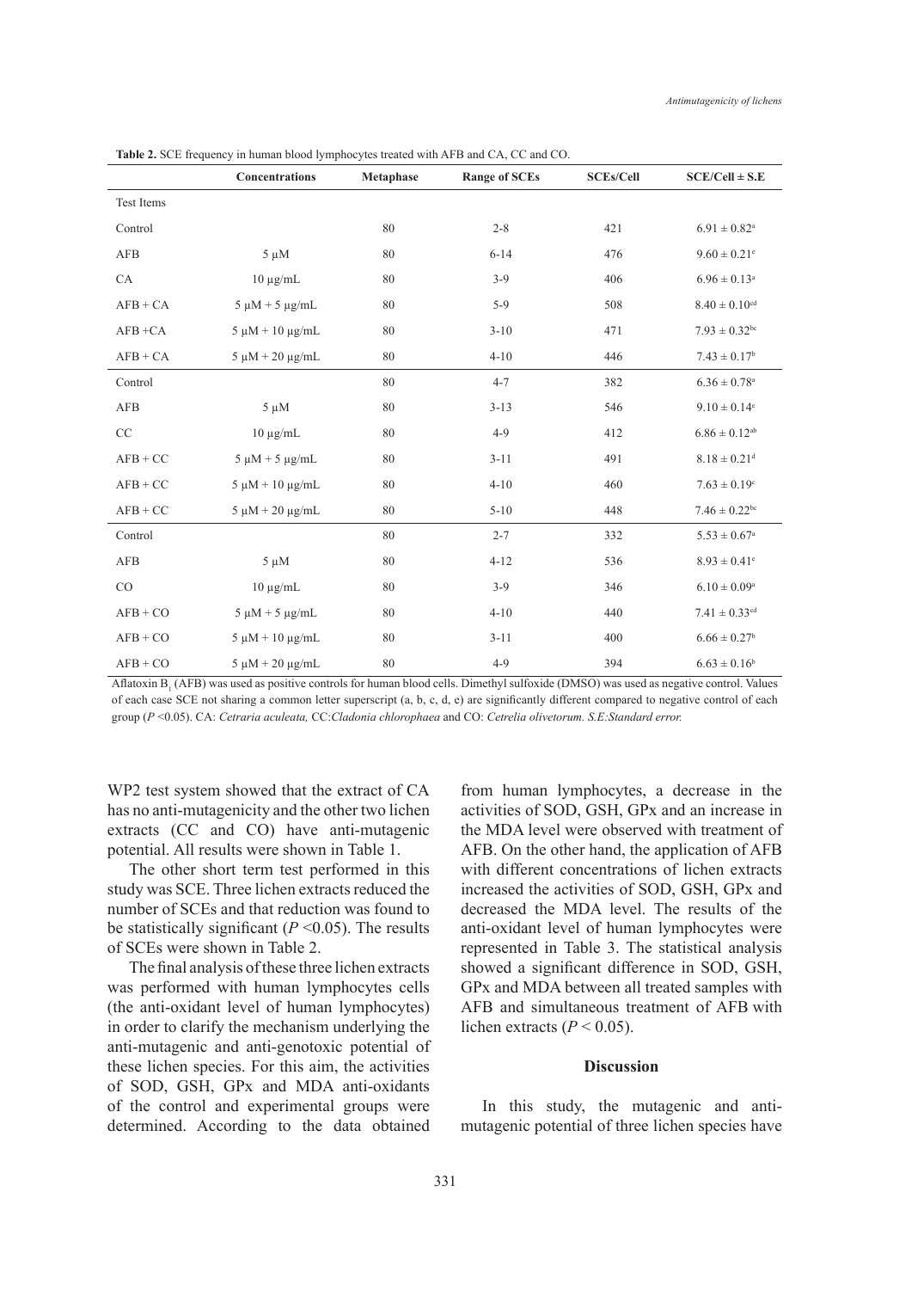| <b>Table 3.</b> The effects of AFB and MEL on SOD, $GP_x$ , GSH and MDA enzymes activities. |  |
|---------------------------------------------------------------------------------------------|--|
|---------------------------------------------------------------------------------------------|--|

| <b>Test Items</b>                     | $SOD$ (U/mL)                  | $GPx$ (U/mL)                  | GSH (µmol/L)                  | MDA (nmol/mL)                 |
|---------------------------------------|-------------------------------|-------------------------------|-------------------------------|-------------------------------|
| Control                               | $1.53 \pm 0.22^{\rm a}$       | $1.18 \pm 0.07^{\circ}$       | $3.36 \pm 0.41^a$             | $1.30 \pm 0.17^{\rm a}$       |
| $AFB (5 \mu M)$                       | $0.97 \pm 0.21$ <sup>d</sup>  | $0.46 \pm 0.12$ <sup>d</sup>  | $1.34 \pm 0.12$ <sup>d</sup>  | $4.69 \pm 0.10^d$             |
| $CA(10 \mu g/mL)$                     | $1.62 \pm 0.18$ <sup>a</sup>  | $1.42 \pm 0.08^a$             | $3.12 \pm 0.13^a$             | $2.66 \pm 0.20^b$             |
| $AFB$ (5 $\mu$ M) + CA (5 $\mu$ g/mL) | $1.24 \pm 0.08$ <sup>bc</sup> | $0.98\pm0.11^{\rm b}$         | $2.67 \pm 0.22$ <sup>bc</sup> | $5.44 \pm 0.12$ <sup>d</sup>  |
| $AFB$ (5 $\mu$ M) + CA(10 $\mu$ g/mL) | $1.41 \pm 0.16^{ab}$          | $1.08 \pm 0.10^{ab}$          | $2.98 \pm 0.16^{ab}$          | $3.73 \pm 0.21$ <sup>c</sup>  |
| $AFB (5 \mu M) + CA (20 \mu g/mL)$    | $1.49 \pm 0.21$ <sup>a</sup>  | $1.57 \pm 0.07^{\rm a}$       | $3.22 \pm 0.18$ <sup>a</sup>  | $3.02 \pm 0.27$ <sup>bc</sup> |
| Control                               | $1.81 \pm 0.12^a$             | $0.89 \pm 0.12^{\text{a}}$    | $3.92 \pm 0.20^a$             | $3.42 \pm 0.08^a$             |
| $AFB$ (5 $\mu$ M)                     | $0.99 \pm 0.43$ <sup>d</sup>  | $0.51 \pm 0.17$ <sup>d</sup>  | $1.37 \pm 0.12$ <sup>d</sup>  | $4.81 \pm 0.13$ <sup>d</sup>  |
| $CC(10 \mu g/mL)$                     | $1.86 \pm 0.22^a$             | $1.44 \pm 0.15^a$             | $3.42 \pm 0.14$ <sup>a</sup>  | $3.73 \pm 0.10^b$             |
| $AFB$ (5 $\mu$ M) + CC (5 $\mu$ g/mL) | $1.74 \pm 0.17^{\rm a}$       | $0.77 \pm 0.1^{\rm b}$        | $2.26 \pm 0.19$ <sup>c</sup>  | $5.53 \pm 0.09$ <sup>d</sup>  |
| $AFB (5 \mu M) + CC (10 \mu g/mL)$    | $1.72 \pm 0.10^a$             | $0.78 \pm 0.21$ <sup>b</sup>  | $3.84 \pm 0.21$ <sup>a</sup>  | $3.97 \pm 0.24$ <sup>bc</sup> |
| $AFB (5 \mu M) + CC (20 \mu g/mL)$    | $1.71 \pm 0.35^{\text{a}}$    | $0.96 \pm 0.07^{\rm a}$       | $3.78 \pm 0.17^{\rm a}$       | $3.51 \pm 0.32^a$             |
| Control                               | $1.65 \pm 0.21$ <sup>a</sup>  | $1.38 \pm 0.08^a$             | $3.15 \pm 0.20^a$             | $2.41 \pm 0.07$ <sup>a</sup>  |
| $AFB (5 \mu M)$                       | $0.96\pm0.20^{\rm d}$         | $0.44 \pm 0.18$ <sup>d</sup>  | $1.35 \pm 0.07$ <sup>d</sup>  | $4.72 \pm 0.08$ <sup>d</sup>  |
| $CO(10 \mu g/mL)$                     | $1.63 \pm 0.18^a$             | $1.42 \pm 0.25^{\text{a}}$    | $3.18 \pm 0.11^a$             | $2.98 \pm 0.22^b$             |
| $AFB$ (5 $\mu$ M) + CO (5 $\mu$ g/mL) | $1.67 \pm 0.09^{\rm a}$       | $0.80 \pm 0.09$ <sup>c</sup>  | $2.64 \pm 0.23^b$             | $2.34 \pm 0.21$ <sup>a</sup>  |
| $AFB (5 \mu M) + CO (10 \mu g/mL)$    | $1.69 \pm 0.36^a$             | $0.96 \pm 0.06^b$             | $2.91 \pm 0.07$ <sup>ab</sup> | $2.24 \pm 0.19^a$             |
| $AFB (5 \mu M) + CO (20 \mu g/mL)$    | $1.68 \pm 0.13^a$             | $1.18 \pm 0.11$ <sup>ab</sup> | $3.05 \pm 0.15^a$             | $4.60 \pm 0.12$ <sup>d</sup>  |

Aflatoxin  $B_1$  (AFB) was used as positive controls for human blood cells. Dimethyl sulfoxide (DMSO) was used as negative control. Values of each case (SOD, GPx, GSH and MDA) not sharing a common letter superscript (a, b, c, d) are significantly different compared to negative control of each group (*P* <0.05).

CA: *Cetraria aculeata,* CC:*Cladonia chlorophaea* and CO: *Cetrelia olivetorum.* MEL: Methanol Extract of Lichens.

been investigated and reported that these lichen species have no mutagenic properties, significant anti-mutagenic potentials yet. The investigated lichen species have been examined against MNNG,  $\text{NaN}_3$ , 9-AA and AFB mutation agents in the *E. coli*-WP2, Ames-*Salmonella* (TA1535, TA1537) and in human peripheral blood cells, respectively.

In the *E coli* WP2 test system, the compound, MNNG, was used as a mutagenic agent. This mutagenic agent shows its mutagenic properties by adding alkyl groups to the  $O<sup>6</sup>$  of Guanine, thus, the formation of  $O<sup>6</sup>$ -methylguanine occurs. In our study, methanol extract of CC showed a significant anti-mutagenic potential at all concentrations, the methanol extract of CO showed a slight anti-mutagenic potential only at the lowest concentration and the methanol extract

of CA did not show any anti-mutagenic effect in the *E coli* WP2 test system against MNNG mutagen agent. The anti-mutagenic activity of methanol extract of CC and CO can be attributed to the inhibitor activities of these lichen extracts on the formation of  $O^6$ -methylguanine as mutagen agent (MNNG) leads to the formation of O<sup>6</sup>-methylguanine.

In the Ames test system, the compound,  $\text{NaN}_3$ , was used as a mutagenic agent for the strain of *S. typhimurium* TA1535 strain. The mutagenicity of this compound is to interpose through the production of an organic metabolite (L-azidoadenine) of azide compounds. The generated organic metabolite, L-azidoadenine, enters into nucleus and then interacts with DNA and originates point mutation in the genome (42). Three lichen species have no mutagenic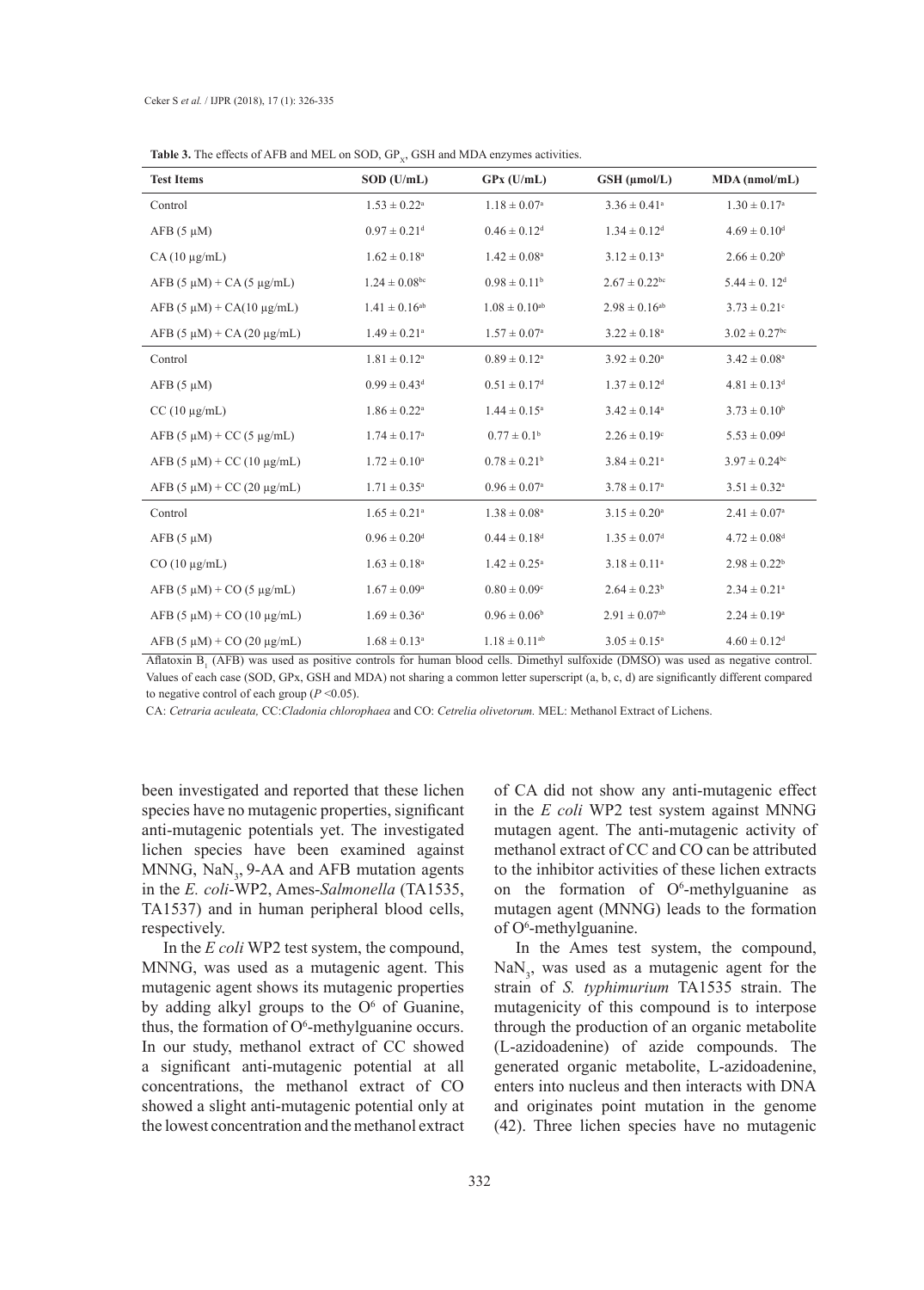*Antimutagenicity of lichens*

property on *S. typhimurium* TA1535 strain.

The other strain of *S. typhimurium* used in this study was TA1537. For this strain, 9-AA was used as a mutagenic agent that is known to be a model frameshift agent (43). In the frameshift mutagenesis mechanism, 9-AA binds to DNA non-covalently by intercalation. Through this way, 9-AA induces frameshift mutations at hot spots where guanine is repeated (44). The results obtained from *S. typhimurium*  TA1537 strain showed that these three lichen species have no mutagenic properties but antimutagenic properties in formation of frameshift caused by 9-AA. When we evaluate the result of the Ames test system, we can conclude that two lichen species (CA and CO) have anti-mutagenic properties at all concentrations and one lichen species (CC) has anti-mutagenic properties at four concentrations against  $\text{NaN}_3$ . Similarly, all concentrations of two lichen species (CC and CO) and four concentrations of CA have antimutagenicity against 9-AA. The anti-mutagenic activity of three lichen extracts may be due to their inhibition capabilities by blocking the formation of L-azidoadenine and 9-AA binding to DNA.

The third short-term test system used for the evaluation of three lichen species was the formation of SCE in human lymphocyte cells. For SCE test system AFB was used as a positive mutagen agent. AFB is one of the most potent carcinogenic/hepatogenic agents. This compound attacks cellular constitutes such as nucleophilic nitrogen, oxygen, and sulphur heteroatoms (45). When AFB is combined with bases of DNA, it generates adducts which eventually disrupts the process, growth, division, and control of cells (46). Recently, it has been documented that AFB generates micronuclei, SCE, chromosomal aberrations, breakage of chromosomal strands in bone marrow cells and formations of adducts in rodent and human cells (47). The results obtained from human lymphocyte cells demonstrated that all concentrations of CC, CO and two concentrations of CA (20 and 10 µg/mL) reduced the formation of SCE. Interestingly, the lowest concentration of CA increased the formation of SCE. Except from the lowest concentration of CA, other lichen species (CC and CO) and higher concentrations of CA prevented the formation of SCE in a dose dependent manner in human lymphocytes cells which are in accordance with the previous report (47).

On the other hand, a well-known fact is the defense system protection in which cells/ organisms are protected against oxidative damage/reactive oxygen species (ROS) by enzymatic and non-enzymatic anti-oxidants. When the anti-oxidant capability of cells is exceeded by the concentration of ROS then oxidative damage endangers the cells or tissue. It is well documented that AFB reduces the level of GSH, activities of SOD and GPx, but it increases the level of MDA (48). In our study the co-treatments of AFB with each of lichen extract (CA, CC and CO) reinstated the level of MDA and the activities of enzymatic and nonenzymatic anti-oxidants (48). Since the antioxidants are vital in the preventions of oxidative damage caused by exogenous agents, the use of naturally occurring compounds such as lichens can protect human beings from damage caused by ROS.

Considering the properties of lichen contents in the literature and the results of this study into account, use of lichen extracts and lichen contents for medical purposes might be useful as they have potential anti-genotoxic properties. On the other hand, more studies are needed; especially clinical studies, which can improve our knowledge about lichen species and their application in related fields.

#### **Reference**

- Manojlovic NT, Vasilijec PJ and Maskovic PZ. (1) Chemical composition and antioxidant activity of lichen Toninia candida. Braz. *J. Pharmacogn.* (2012) 22: 291–8.
- (2) Rankovic B, Kosanic M, Manojlovic N, Rancic A and Stanojkovic T. Chemical composition of Hypogymnia physodes lichen and biological activities of some its major metabolites. *Med. Chem. Res.* (2014) 23: 408- 16.
- (3) Shukla V, Joshi GP and Rawat MSM. Lichens as a potential natural source of bioactive compounds. *Phytochem. Rev.* (2010) 9: 303–14.
- Manojlovic TN, Solujic S and Sukdolak S. (4) Antimicrobial activity of an extract and anthraquinones from *Caloplaca schaereri. Lichenologist* (2002) 34: 83-5.
- Tanas S, Odabasoglu F, Halici Z, Cakir A, Aygun (5)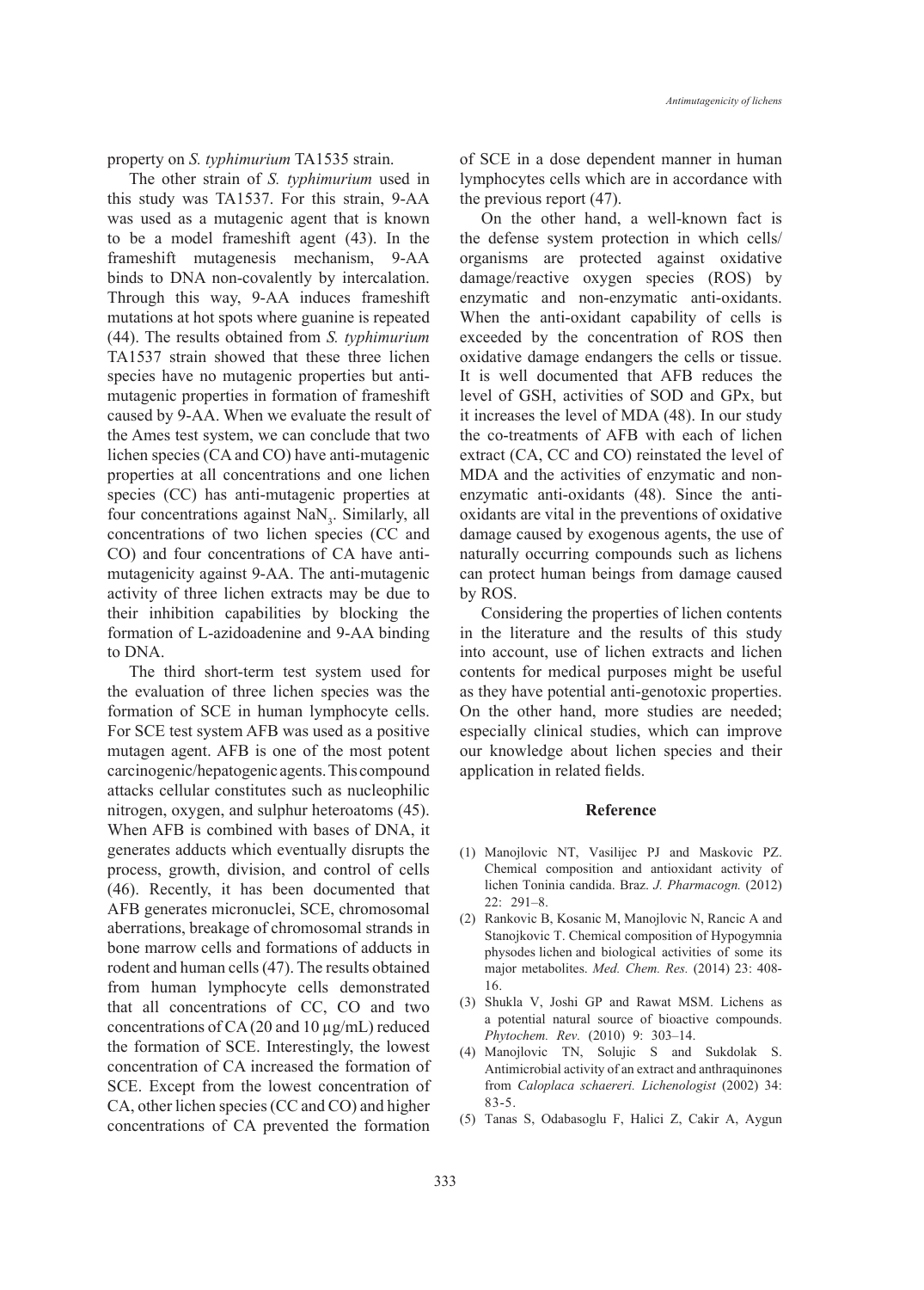H, Aslan A and Suleyman H. Evaluation of antiinflammatory and antioxidant activities of Peltigera rufescens lichen species in acute and chronic inflammation models. *J. Nat. Med.* (2010) 64: 42–9.

- (6) Bugni TS, Andjelic CD, Pole AR, Rai P, Ireland CM and Barrows, LR. Biologically active components of a Papua New Guinea analgesic and antiinflammatory lichen preparation. *Fitoterapia* (2009) 80: 270–3.
- Esimone CO, Grunwald T, Nworu CS, Kuate S, (7) Proksch P and Uberla K. Broad spectrum antiviral fractions from the lichen *Ramalina farinacea* (L.) Ach. *Chemotherapy* (2009) 55: 119-26.
- (8) Triggiani D, Ceccarelli D, Tiezzi A, Pisani T, Munzi S, Gaggi C and Loppi S. Antiproliferative activity of lichen extracts on murine myeloma cells. *Biologia* (2009) 64: 59–62.
- (9) Agar G, Aslan A, Sarioglu EK, Alpsoy L and Ceker S. Protective activity of the methanol extract of *Usnea longissima* against oxidative damage and genotoxicity caused by aflatoxin B(1) *in vitro*. *Turk. J. Med. Sc.i*  (2011) 6: 1043-9.
- (10) Aslan A, Yazıcı K and Karagoz Y. *Lichen flora* of the Murgul district, Artvin, Turkey. *Israel. J. Plant. Sciences.* (2002) 50: 77–81.
- (11) Aslan A, Gulluce M, Sokmen M, Adıguzel A, Sahin F and Ozkan H Antioxidant and antimicrobial properties of the lichens *Cladonia foliacea*, *Dermatocarporn miniatum, Evernia divaricata, Evernia prunastri* and *Neofuscelia pulla*. *Pharm. Biol.* (2006) 44: 247–52.
- (12) Manojlović N, Vasiljević P, Gritsanapan W, Supabphol R and Manojlović I. Phytochemical and antioxidant studies of *Laurera benguelensis* growing in Thailand. *Biol. Res.* (2010) 43: 169-76.
- $(13)$  Turk AO, Yılmaz M, Kıvanc M and Turk H. The antimicrobial activity of extracts of the lichen *Cetraria aculeata* and its protolichesterinic acid constituent. *Zeitschrift für Naturforschung C* (2003) 58: 850-4.
- (14) Zeytinoglu H, Incesu Z, Ayaz Tuylu B, Turk Ozdemir A and Barutca B. Determination of genotoxic, antigenotoxic and cytotoxic potential of the extract from lichen *Cetraria aculeata* (Schreb.) Fr *in-vitro*. *Phytother. Res.* (2008) 22: 118–23.
- (15) Perez-Ortega S, Fernandez-Mendoza F, Raggio J, Vivas M, Ascaso C, Sancho LG, Printzen C and de los Rios A. Extreme phenotypic variation in *Cetraria aculeata* (lichenized Ascomycota):adaptation or incidental modification? *Ann. Bot*. (2012)109: 1133– 48.
- (16) Culberson CF. Supplement to 'Chemical and botanical guide to lichen products'. *Brvologist* (1970) 73: 177- 377.
- (17) Celenza G, Segatore B, Setacci D, Perilli M, Brisdelli F, Bellio P, Piovano M, Juan A, Garbarino JA, Amicosante G and Nicoletti M. Antibacterial activity of selected metabolites from Chilean lichen species against methicillin-resistant staphylococci. *Nat. Prod. Res.* (2012) 27: 1528-31.
- (18) Tigre RC, Silva NH, Santos MG, Honda NK, Falcao E PS and Pereira EC. Allelopathic and bioherbicidal

potential of Cladonia verticillaris on the germination and growth of *Lactuca sativa*. *Ecotox*. *Environ. Safe* (2012) 84: 125-32.

- (19) Luo H, Wei X, Yamamoto Y, Liu Y, Wang L, Jung JS, Koh YJ and Jae-Seoun H. Antioxidant activities of edible lichen *Ramalina conduplicans* and its free radical-scavenging constituents. *Mycoscience* (2010)  $51 \cdot 391 - 5$
- (20) Sosida R, Goel M, Verma S, Rani A and Dureja P. Antibacterial and antioxidant activity of lichen species Ramalina roesleri. *Nat. Prod. Res.* (2013) 27: 2235-9.
- (21) Oettl SK, Gerstmeier J, Khan SY, Wiechmann K, Bauer J, Atanasov AG, Malainer C, Awad EM, Uhrin P, Heiss EH, Waltenberger B, Remias D, Breuss JM, Boustie J, Dirsch VM, Stuppner H, Werz O and Rollinger JM. Imbricaric Acid and Perlatolic Acid: Multi-Targeting Anti-Inflammatory Depsides from *Cetrelia monachorum. PLoS One* (2013) 8: e76929.
- (22) Backorova M, Jendzeloysky R, Kello M, Backor M, Mikes J and Fedorocko P. Lichen secondary metabolites are responsible for induction of apoptosis in HT-29 and A2780 human cancer cell lines. *Toxicol. In vitro* (2012) 26: 462-8.
- (23) Kristmundsdottir T, Jonsdottir E, O gmundsdottir HM and Ingolfsdottir K. Solubilization of poorly soluble lichen metabolites for biological testing on cell lines. *Eur. J. Phar. Sci.* (2005) 24: 539-43.
- (24) Valencia-Islas NA, Zambrano A and Rojas JL. Ozone reactivity and free radical scavenging behavior of phenolic secondary metabolites in lichens exposed to chronic oxidant air pollution from Mexico City. *J. Chem. Ecol.* (2007) 33: 1619–34.
- (25) Russo A, Caggia S, Piovano M, Garbarino J and Cardile V. Effect of vicanicin and protolichesterinic acid on human prostate cancer cells: role of Hsp70
- (26) protein. *Chem.Biol. Interact.* (2012) 195: 1-10. Ozenda P and Clauzade G. Les Lichens. E´ tude Biologique et Flore Illustre´e. Editorial Masson et cie., Paris (1970) 801 – 82.
- (27) Dobson FS. Lichens. An illustrated guide to the British and Irish species. 4<sup>th</sup> ed. Richmond Publishing, Slough, (2000) 16-376 pp.
- (28) Brodo IM, Sharnoff SD and Sharnoff S. Lichens of North America. Yale University Press, New Haven (2001) 795.
- (29) Lin J, Opoku AR, Geheeb-Keller M, Hutchings AD, Terblanche SE, Jager AK and van Staden J. Preliminary screening of some traditional zulu medicinal plants for anti-inflammatory and anti-microbial activities. *J. Ethnopharmacol*. (1999) 68: 267-74.
- $(30)$  Speit G and Haupter S. On the mechanism of differential giemsa staining of bromodeoxyuridine substituted chromosomes. II. Differences between the demonstration of sister chromatid differentiation and replication patterns. *Human Gent*. (1985) 70: 126–9.
- (31) Oh HT, Kim SH, Choi HJ, Chung MJ and Ham SS. Antioxidative and antimutagenic activities of 70% ethanol extract from masou salmon (*Oncorhynchusmasou*). *Toxicol. In Vitro* (2008) 22: